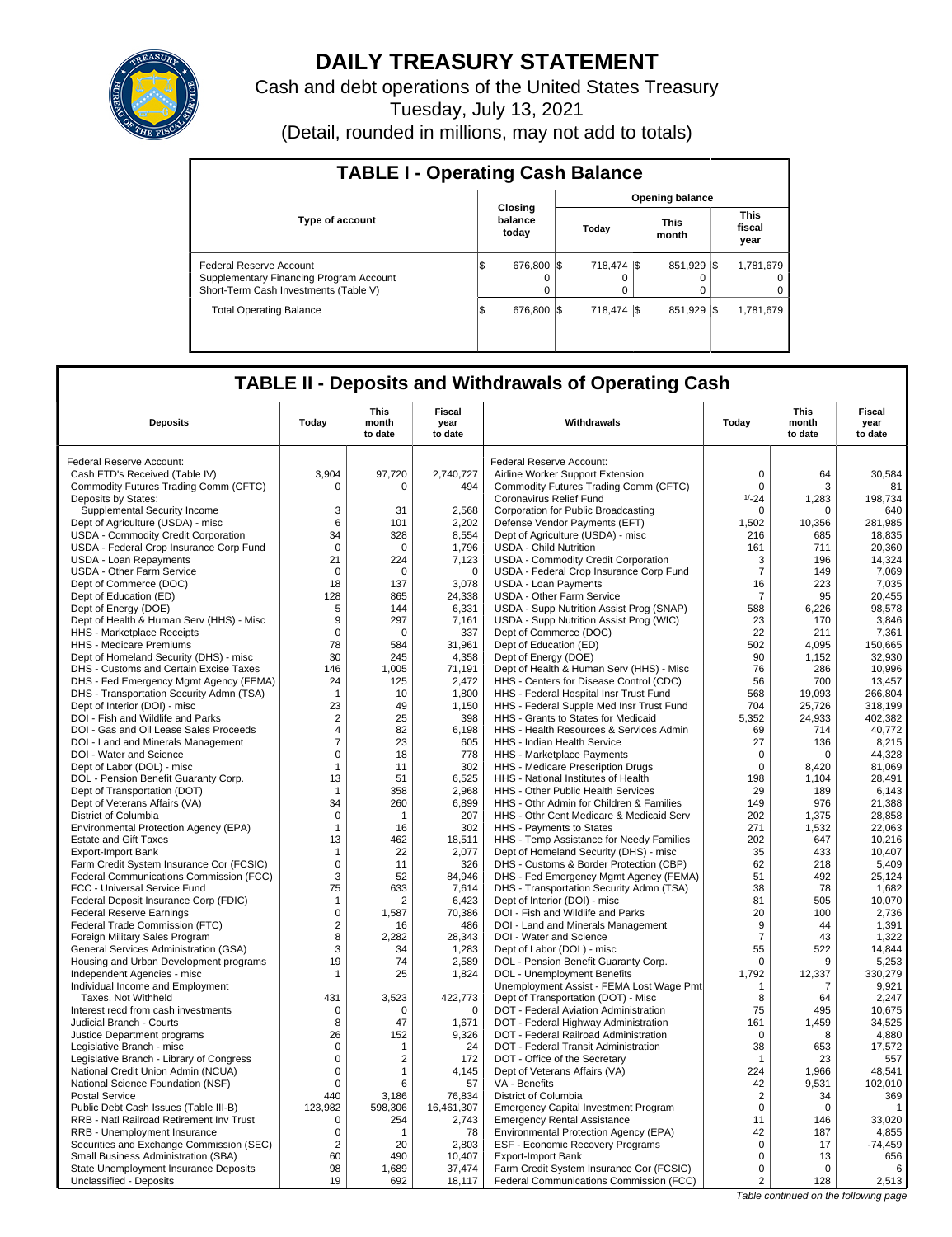## Tuesday, July 13, 2021

 $\mathbf{I}$ 

## **TABLE II cont. - Deposits and Withdrawals of Operating Cash**

| <b>Deposits</b>                                                                            | Todav            | <b>This</b><br>month<br>to date | <b>Fiscal</b><br>year<br>to date | Withdrawals                                                                       | Todav                       | <b>This</b><br>month<br>to date | <b>Fiscal</b><br>year<br>to date |
|--------------------------------------------------------------------------------------------|------------------|---------------------------------|----------------------------------|-----------------------------------------------------------------------------------|-----------------------------|---------------------------------|----------------------------------|
| Other Deposits:                                                                            |                  |                                 |                                  | FCC - Universal Service Fund                                                      | $\overline{0}$              | 85                              | 6,670                            |
| Federal Housing Admin: Note Sales                                                          | 74               | 1,155                           | 16,956                           | Federal Deposit Insurance Corp (FDIC)                                             | 2                           | 30                              | 770                              |
| Thrift Savings Plan Transfer                                                               | 156              | 492                             | 37,269                           | <b>Federal Employees Insurance Payments</b>                                       | 257                         | 3.097                           | 69,505                           |
|                                                                                            |                  |                                 |                                  | Federal Salaries (EFT)                                                            | 827                         | 8,116                           | 164,388                          |
|                                                                                            |                  |                                 |                                  | Federal Trade Commission (FTC)                                                    | 0                           | 10                              | 441                              |
|                                                                                            |                  |                                 |                                  | General Services Administration (GSA)                                             | 69                          | 1,075                           | 21,109                           |
|                                                                                            |                  |                                 |                                  | Housing and Urban Development programs                                            | 291                         | 4,570                           | 58.392                           |
|                                                                                            |                  |                                 |                                  | Independent Agencies - misc                                                       | 8                           | 129                             | 3,018                            |
|                                                                                            |                  |                                 |                                  | <b>Interest on Treasury Securities</b>                                            | $\Omega$                    | 132                             | 220,747                          |
|                                                                                            |                  |                                 |                                  | IRS - Economic Impact Payments (EFT)                                              | $\mathbf{1}$                | 414                             | 440.745                          |
|                                                                                            |                  |                                 |                                  | IRS Tax Refunds Business (EFT)                                                    | 215                         | 1,092                           | 24,842                           |
|                                                                                            |                  |                                 |                                  | IRS Tax Refunds Individual (EFT)                                                  | 224                         | 3,291                           | 305,982                          |
|                                                                                            |                  |                                 |                                  | Judicial Branch - Courts                                                          | 3                           | 53                              | 1,400                            |
|                                                                                            |                  |                                 |                                  | Justice Department programs                                                       | 97                          | 662                             | 16,420                           |
|                                                                                            |                  |                                 |                                  | Legislative Branch - misc                                                         | 3                           | 37                              | 993                              |
|                                                                                            |                  |                                 |                                  | Legislative Branch - Library of Congress                                          | $\mathbf{1}$                | 10                              | 625                              |
|                                                                                            |                  |                                 |                                  | <b>NASA</b>                                                                       | 53                          | 696                             | 15,751                           |
|                                                                                            |                  |                                 |                                  | National Credit Union Admin (NCUA)                                                | $\mathbf 0$                 | 3                               | 1,841                            |
|                                                                                            |                  |                                 |                                  | National Science Foundation (NSF)                                                 | 48                          | 332                             | 5.106                            |
|                                                                                            |                  |                                 |                                  | Postal Service Money Orders and Other                                             | 134                         | 1.441                           | 33.837                           |
|                                                                                            |                  |                                 |                                  | Public Debt Cash Redemp. (Table III-B)                                            | 148.661                     | 639,378                         | 15,261,081                       |
|                                                                                            |                  |                                 |                                  | Railroad Retirement Board (RRB) - misc                                            | 0                           | $\mathbf 1$                     | 38                               |
|                                                                                            |                  |                                 |                                  |                                                                                   | $\overline{2}$              |                                 |                                  |
|                                                                                            |                  |                                 |                                  | <b>RRB - Benefit Payments</b>                                                     |                             | 1,151                           | 11,704                           |
|                                                                                            |                  |                                 |                                  | Securities and Exchange Commission (SEC)                                          | $\overline{2}$              | 20                              | 905                              |
|                                                                                            |                  |                                 |                                  | Small Business Administration (SBA)                                               | 4.138                       | 25,234                          | 498.926                          |
|                                                                                            |                  |                                 |                                  | Social Security Benefits (EFT)                                                    | 49                          | 22,270                          | 769,547                          |
|                                                                                            |                  |                                 |                                  | <b>Transportation Services</b>                                                    | $\Omega$                    | $\Omega$                        | $\Omega$                         |
|                                                                                            |                  |                                 |                                  | Other Withdrawals:                                                                |                             |                                 |                                  |
|                                                                                            |                  |                                 |                                  | <b>State Department</b>                                                           | 81                          | 1,495                           | 13,528                           |
|                                                                                            |                  |                                 |                                  | Thrift Savings Plan Transfer                                                      | 1,315                       | 6,885                           | 51,200                           |
|                                                                                            |                  |                                 |                                  | <b>Treasury Dept: Claims Payments</b>                                             | 65                          | 185                             | 7,307                            |
|                                                                                            |                  |                                 |                                  | Unclassified                                                                      | 1,267                       | 10,546                          | 312,921                          |
| <b>Total Other Deposits</b><br>Change in Balance of Uncollected                            | 230              | 3,950                           | 67,586                           | Total, Other Withdrawals                                                          | 2,728                       | 41,065                          | 649,973                          |
| Funds                                                                                      | 0                | 0                               | $\pmb{0}$                        |                                                                                   |                             |                                 |                                  |
| <b>Transfers from Depositaries</b>                                                         | 0                | 0                               | 0                                | <b>Transfers to Depositaries</b>                                                  | 0                           | 0                               | 0                                |
| <b>Total Federal Reserve Account</b>                                                       | 129,915          | 720,226                         | 20,283,149                       | <b>Total Federal Reserve Account</b>                                              | 171.589                     | 895,355                         | 21,388,028                       |
| Short-Term Cash Investments:<br><b>Transfers from Federal Reserve Account</b><br>(Table V) | $\Omega$         | $\Omega$                        | $\Omega$                         | Short-Term Cash Investments:<br>Transfers to Federal Reserve Account<br>(Table V) | $\Omega$                    | $\Omega$                        |                                  |
| Total Deposits (excluding transfers)                                                       | \$<br>129,915 \$ |                                 | 720,226 \$ 20,283,149            | Total Withdrawals (excluding transfers)                                           | l\$<br>171,589 \$           |                                 | 895,355 \$21,388,028             |
|                                                                                            |                  |                                 |                                  | Net Change in Operating Cash Balance                                              | l\$<br>$-41,673$ $\sqrt{5}$ |                                 | $-175,128$ \$ $-1,104,879$       |

|                                               |  |                |  |                                 |  |                           |                                       |  |                       |                                 |  | See Footnote              |
|-----------------------------------------------|--|----------------|--|---------------------------------|--|---------------------------|---------------------------------------|--|-----------------------|---------------------------------|--|---------------------------|
| <b>TABLE III-A - Public Debt Transactions</b> |  |                |  |                                 |  |                           |                                       |  |                       |                                 |  |                           |
| <b>Issues</b>                                 |  | Today          |  | <b>This</b><br>month<br>to date |  | Fiscal<br>year<br>to date | <b>Redemptions</b>                    |  | Todav                 | <b>This</b><br>month<br>to date |  | Fiscal<br>year<br>to date |
| Marketable:                                   |  |                |  |                                 |  |                           | Marketable:                           |  |                       |                                 |  |                           |
| Bills:                                        |  |                |  |                                 |  |                           | <b>Bills</b>                          |  | $146,515$ $\sqrt{\$}$ | $618,385$ \$                    |  | 13,063,198                |
| <b>Reqular Series</b>                         |  | 86,516 \$      |  | 424,381 \$                      |  | 8,455,258                 | <b>Notes</b>                          |  |                       | 0                               |  | 1,707,506                 |
| <b>Cash Management Series</b>                 |  | 35,001         |  | 150,007                         |  | 3,810,127                 | <b>Bonds</b>                          |  |                       | $\Omega$                        |  | 20,143                    |
| <b>Notes</b>                                  |  | 0              |  | -1                              |  | 3,262,994                 | <b>Federal Financing Bank</b>         |  |                       | $\Omega$                        |  | 1,209                     |
| <b>Bonds</b>                                  |  | O              |  | $\Omega$                        |  | 535,573                   | Nonmarketable:                        |  |                       |                                 |  |                           |
| Inflation-Protected Securities Increment      |  | 418            |  | 5,462                           |  | 53,652                    | United States Savings Securities      |  | 41                    | 384                             |  | 8,327                     |
| <b>Federal Financing Bank</b>                 |  | $\Omega$       |  | O                               |  |                           | <b>Government Account Series</b>      |  | 422,756               | 3,488,755                       |  | 83,027,232                |
| Nonmarketable:                                |  |                |  |                                 |  |                           | Hope Bonds                            |  |                       | 0                               |  | 0                         |
| United States Savings Securities:             |  |                |  |                                 |  |                           | <b>Domestic Series</b>                |  |                       | $\Omega$                        |  | 71,549                    |
| Cash Issue Price                              |  | 8              |  | 70                              |  | 1,134                     | <b>Foreign Series</b>                 |  |                       | $\Omega$                        |  | $\Omega$                  |
| Interest Increment                            |  | $\overline{2}$ |  | 342                             |  | 3,237                     | <b>State and Local Series</b>         |  |                       | 6,456                           |  | 71,468                    |
| <b>Government Account Series</b>              |  | 433,832        |  | 3,471,588                       |  | 83,288,860                | Other                                 |  | 2,104                 | 14,153                          |  | 318,891                   |
| Hope Bonds                                    |  |                |  |                                 |  |                           |                                       |  |                       |                                 |  |                           |
| Domestic Series                               |  |                |  |                                 |  | 20                        |                                       |  |                       |                                 |  |                           |
| <b>Foreign Series</b>                         |  |                |  |                                 |  |                           |                                       |  |                       |                                 |  |                           |
| State and Local Series                        |  | 339            |  | 9,716                           |  | 90,876                    | <b>Total Redemptions</b>              |  | 571,416 \$            | 4,128,134 \$                    |  | 98,289,522                |
| Other                                         |  | 2,129          |  | 14,207                          |  | 319,474                   |                                       |  |                       |                                 |  |                           |
| <b>Total Issues</b>                           |  | 558.246 \$     |  | 4,075,772 \$                    |  | 99,821,205                | Net Change in Public Debt Outstanding |  | $-13,171$ \\$         | $-52,361$ \\$                   |  | 1,531,683                 |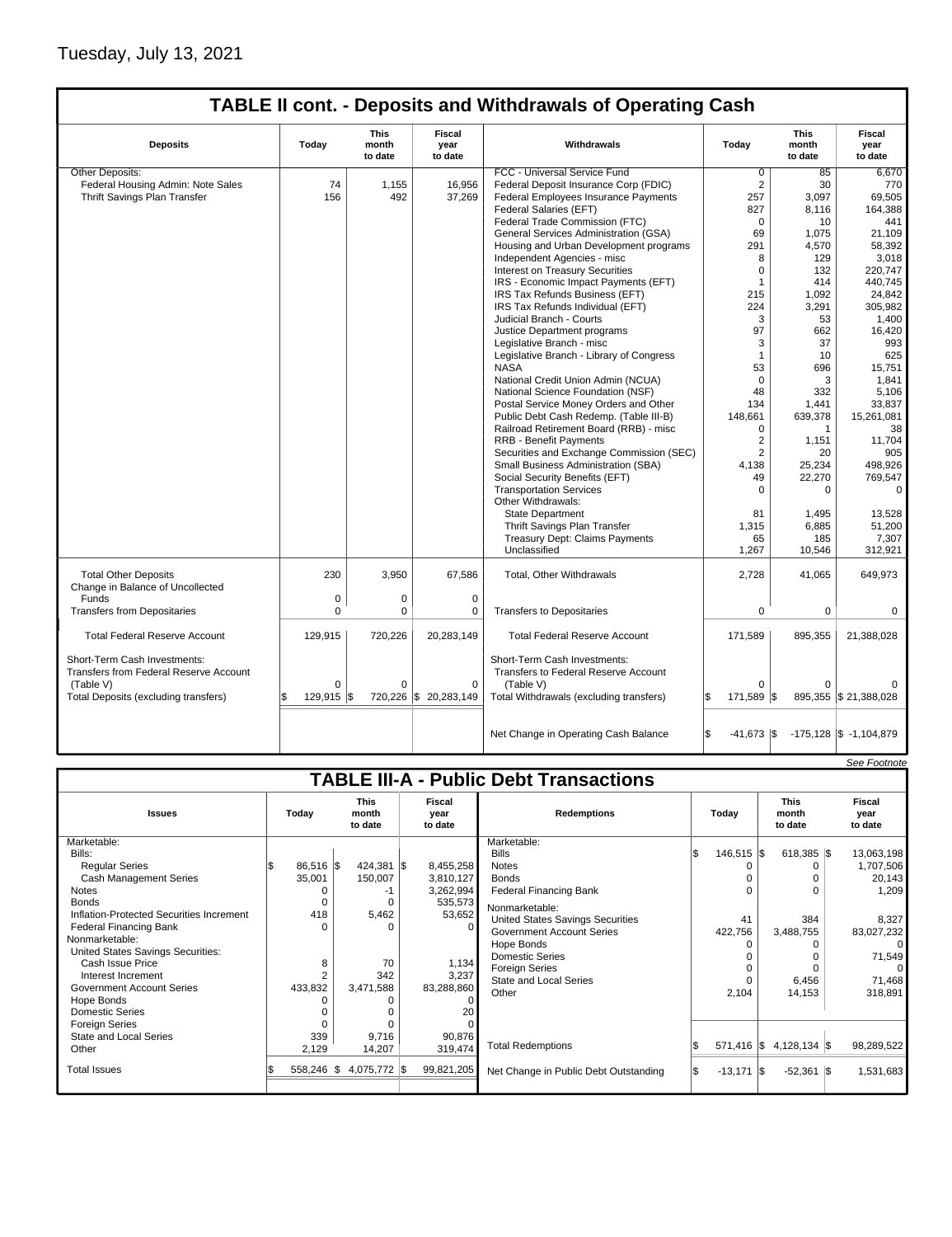| <b>TABLE III-B - Adjustment of Public Debt</b><br><b>Transactions to Cash Basis</b>                                                                                                                                                                                                                                                                                                                |           |                                                                                     |     |                                                         |                                                                                      |  |  |  |  |
|----------------------------------------------------------------------------------------------------------------------------------------------------------------------------------------------------------------------------------------------------------------------------------------------------------------------------------------------------------------------------------------------------|-----------|-------------------------------------------------------------------------------------|-----|---------------------------------------------------------|--------------------------------------------------------------------------------------|--|--|--|--|
| <b>Transactions</b>                                                                                                                                                                                                                                                                                                                                                                                | Today     |                                                                                     |     | <b>This</b><br>month<br>to date                         | <b>Fiscal</b><br>year<br>to date                                                     |  |  |  |  |
| Public Debt Cash Issues:<br>Public Debt Issues (Table III-A)<br>Premium on New Issues<br>Discount on New Issues:<br>Bills $(-)$<br>Bonds and Notes (-)<br>Federal Financing Bank (-)<br>Government Account Transactions (-)<br>Hope Bonds (-)<br>Interest Increment on United States<br>Savings Securities (-)<br>Inflation-Protected Securities Increment<br><b>Total Public Debt Cash Issues</b> | \$        | 558.246<br>$\Omega$<br>10 <sup>1</sup><br>$\Omega$<br>0<br>433,832<br>n<br>2<br>418 | 1\$ | 0<br>74<br>0<br>0<br>3,471,588<br>o<br>342<br>5,462     | 4,075,772 \$99,821,205<br>14,216<br>2,401<br>27,019<br>83,288,860<br>3,237<br>52,597 |  |  |  |  |
| Deposited in Federal Reserve Account<br><b>Public Debt Cash Redemptions:</b><br>Public Debt Redemptions (Table III-A)<br>Premium on Debt Buyback Operation<br>Discount on Debt Buyback Operation (-)<br>Federal Financing Bank (-)<br>Government Account Transactions (-)<br>Hope Bonds (-)<br><b>Total Public Debt Cash Redemptions</b>                                                           | S.<br>l\$ | 123,982<br>571,416<br>0<br>O<br>O<br>422,756<br>O                                   | 1\$ | 598,306<br>\$4,128,134<br>O<br>o<br>0<br>3,488,755<br>U | \$16,461,307<br>\$98,289,522<br>O<br>ŋ<br>1,209<br>83,027,232<br>O                   |  |  |  |  |
| Withdrawn from Federal Reserve Acct.                                                                                                                                                                                                                                                                                                                                                               | l\$       | 148,661                                                                             | I\$ |                                                         | 639,378 \$15,261,081                                                                 |  |  |  |  |

| <b>TABLE III-C - Debt Subject to Limit</b>                                        |                           |                                                                            |                           |                           |  |  |  |  |  |
|-----------------------------------------------------------------------------------|---------------------------|----------------------------------------------------------------------------|---------------------------|---------------------------|--|--|--|--|--|
|                                                                                   | Closing                   | Opening balance                                                            |                           |                           |  |  |  |  |  |
| <b>Balance Transactions</b>                                                       | balance<br>todav          | Today                                                                      | <b>This</b><br>month      | Fiscal<br>year            |  |  |  |  |  |
| Debt Held by the Public<br>Intragovernmental Holdings<br><b>Total Public Debt</b> | \$22,289,664<br>6,187,410 | \$22,314,724<br>6,175,521                                                  | \$22,329,823<br>6,199,613 | \$21,018,952<br>5,926,439 |  |  |  |  |  |
| Outstanding<br>Less: Debt Not<br>Subject to Limit:                                | 28,477,074                | 28,490,245                                                                 | 28,529,436                | 26,945,391                |  |  |  |  |  |
| Other Debt                                                                        | 478                       | 478                                                                        | 478                       | 478                       |  |  |  |  |  |
| <b>Unamortized Discount</b>                                                       | 21,301                    | 21,302                                                                     | 21,376                    | 17,271                    |  |  |  |  |  |
| <b>Federal Financing Bank</b>                                                     | 6,053                     | 6,053                                                                      | 6,053                     | 7,262                     |  |  |  |  |  |
| Hope Bonds<br>Plus: Other Debt Subject to Limit<br>Guaranteed Debt of             | O                         | O                                                                          | O                         | $\Omega$                  |  |  |  |  |  |
| Government Agencies                                                               | $\Omega$                  | $\Omega$                                                                   | $\Omega$                  | 0                         |  |  |  |  |  |
| <b>Total Public Debt</b><br>Subject to Limit                                      | \$28,449,242              | $\frac{1}{2}$ 28,462,412 $\frac{1}{2}$ 28,501,528 $\frac{1}{2}$ 26,920,380 |                           |                           |  |  |  |  |  |
|                                                                                   |                           |                                                                            |                           |                           |  |  |  |  |  |
| <b>Statutory Debt Limit</b>                                                       | SUSP-1                    | SUSP-1                                                                     | SUSP-1                    | SUSP-1                    |  |  |  |  |  |
|                                                                                   |                           |                                                                            |                           |                           |  |  |  |  |  |

| See Footnote |
|--------------|
|              |

| <b>TABLE IV - Federal Tax Deposits</b>                                                                                                                                                                                                        |       |                                                               |     |                                                           |     |                                                                      |
|-----------------------------------------------------------------------------------------------------------------------------------------------------------------------------------------------------------------------------------------------|-------|---------------------------------------------------------------|-----|-----------------------------------------------------------|-----|----------------------------------------------------------------------|
| Classification                                                                                                                                                                                                                                | Today |                                                               |     | <b>This</b><br>month<br>to date                           |     | Fiscal<br>year<br>to date                                            |
| Withheld Income and Employment Taxes<br>Individual Income Taxes<br><b>Railroad Retirement Taxes</b><br><b>Excise Taxes</b><br><b>Corporation Income Taxes</b><br><b>Federal Unemployment Taxes</b><br>Estate and Gift Taxes & Misc IRS Rcpts. | \$    | $2,043$ \$<br>294<br>5<br>524<br>1,067<br>4<br>$\overline{2}$ |     | $95,824$ \$<br>2.647<br>211<br>1,322<br>3,586<br>43<br>35 |     | 2,147,303<br>322,881<br>4,148<br>53,107<br>293,966<br>5,528<br>4,386 |
| Total                                                                                                                                                                                                                                         | \$    | 3,940                                                         | 1\$ | 103,669                                                   | l\$ | 2,831,319                                                            |
| Cash Federal Tax Deposits:<br>Direct<br><b>Through Depositaries</b>                                                                                                                                                                           | \$    | $162$ $\overline{\text{s}}$<br>3,742                          |     | 491<br>97,229                                             | 1\$ | 23,257<br>2,717,470                                                  |
| <b>Total Cash FTD's</b>                                                                                                                                                                                                                       | \$    | 3,904                                                         | 1\$ | 97,720                                                    | 1\$ | 2,740,727                                                            |
| Inter-agency Transfers                                                                                                                                                                                                                        |       | 36                                                            |     | 5,949                                                     |     | 90,593                                                               |
| Total                                                                                                                                                                                                                                         | \$    | 3,940                                                         | 1\$ | 103,669                                                   | 1\$ | 2,831,319                                                            |
|                                                                                                                                                                                                                                               |       |                                                               |     |                                                           |     |                                                                      |

|                                              |   |                           |     |          |          | <u>JEE I VUIIVIE</u> |  |  |  |  |
|----------------------------------------------|---|---------------------------|-----|----------|----------|----------------------|--|--|--|--|
| <b>TABLE V - Short-Term Cash Investments</b> |   |                           |     |          |          |                      |  |  |  |  |
|                                              |   | <b>Type of Depositary</b> |     |          |          |                      |  |  |  |  |
| <b>Balance Transactions</b>                  | А |                           |     | в        | С        | Total                |  |  |  |  |
| Opening Balance Today<br>Deposits:           | S | 0                         | 1\$ | $\Omega$ | 0<br>1\$ | l\$                  |  |  |  |  |
| <b>Transfers to Depositaries</b>             |   | O                         |     | $\Omega$ | O        |                      |  |  |  |  |
| Special Direct Investment                    |   | O                         |     | 0        | 0        |                      |  |  |  |  |
| Term Investment                              |   | O                         |     | 0        | 0        |                      |  |  |  |  |
| Repo Investment                              |   | O                         |     | $\Omega$ | O        |                      |  |  |  |  |
| Withdrawals:                                 |   |                           |     |          |          |                      |  |  |  |  |
| <b>Treasury Initiated</b>                    |   | O                         |     | 0        | 0        |                      |  |  |  |  |
| Depositary Initiated                         |   | O                         |     | 0        | 0        |                      |  |  |  |  |
| <b>Special Direct Investment</b>             |   | Ω                         |     | 0        | O        |                      |  |  |  |  |
| <b>Term Investment</b>                       |   | O                         |     | $\Omega$ | O        |                      |  |  |  |  |
| Repo Investment                              |   | 0                         |     | $\Omega$ | 0        |                      |  |  |  |  |
|                                              |   |                           |     |          |          |                      |  |  |  |  |
| Closing Balance Today                        |   | 0                         | I\$ | 0        | I\$<br>0 | l\$                  |  |  |  |  |

| <b>TABLE VI - Income Tax Refunds Issued</b> |       |                                 |                           |  |  |  |  |  |  |  |
|---------------------------------------------|-------|---------------------------------|---------------------------|--|--|--|--|--|--|--|
| Classification                              | Today | <b>This</b><br>month<br>to date | Fiscal<br>year<br>to date |  |  |  |  |  |  |  |
| IRS - Economic Impact Payments (Checks)     | 0     | 723                             | 84,006                    |  |  |  |  |  |  |  |
| IRS - Economic Impact Payments (EFT)        |       | 414                             | 440.745                   |  |  |  |  |  |  |  |
| IRS Tax Refunds Business (Checks)           | 941   | 1,905                           | 50,192                    |  |  |  |  |  |  |  |
| IRS Tax Refunds Business (EFT)              | 215   | 1,092                           | 24,842                    |  |  |  |  |  |  |  |
| IRS Tax Refunds Individual (Checks)         | 5     | 2,073                           | 53,300                    |  |  |  |  |  |  |  |
| IRS Tax Refunds Individual (EFT)            | 224   | 3,291                           | 305.982                   |  |  |  |  |  |  |  |

### **Daily Treasury Statement Footnotes:**

### **General Footnotes and Statements:**

This statement summarizes the United States Treasury's cash and debt operations for the Federal Government. Treasury's operating cash is maintained in an account at the Federal Reserve Bank of New York and in short-term cash investments. Treasury minimized and then suspended its short-term cash investment program beginning in November 2008, but anticipates investing again when market conditions warrant. Major information sources include: Federal Reserve Banks, Treasury Regional Financial Centers, Internal Revenue Service Centers, various electronic systems, and information on the Public Debt. Information is presented on a modified cash basis. Deposits are reflected as received and withdrawals are reflected as processed.SOURCE: Bureau of the Fiscal Service, Department of the Treasury. Note: The Daily Treasury Statement (DTS) is available by 4:00 p.m. the following business day on the Fiscal Service website https://fiscal.treasury.gov/reports-statements/dts/. For more information, call the Cash Reporting Branch at 202-874-9789.

#### **TABLE II – Deposits and Withdrawals of Operating Cash**

1/Reported as a negative amount due to a return/reversal of \$24 million.